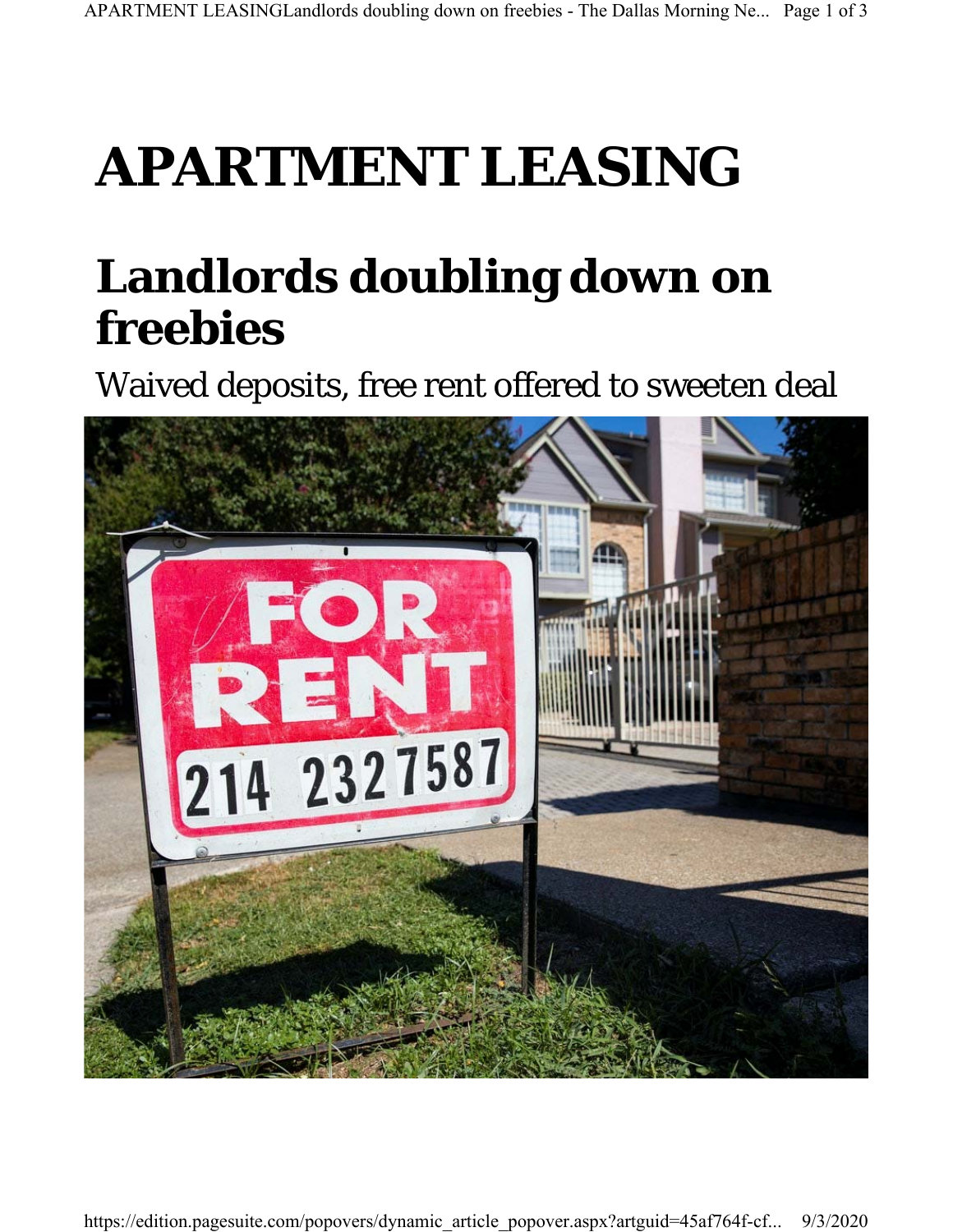**Nationwide,** 63% of apartment renters report getting concessions. The most popular giveaways include free months or weeks of rent, waived or reduced deposits, gift cards and free parking. (Juan Figueroa/Staff Photographer)

## **By STEVE BROWN Real Estate Editor stevebrown@dallasnews.com**

Apartment landlords are ramping up the freebies to attract tenants during the pandemic.

The share of rental units offering concessions to tenants has almost doubled since early this year as COVID-19 has swept the country, according to a new study by Zillow.

More than 30% of nationwide rentals are offering some kind of concessions.

And in the Dallas-Fort Worth area, the share of landlords using giveaways is even larger — almost 39% in July compared with 22% a year earlier, Zillow reports.

D-FW ranked in 12th place nationally for rental freebies among the top 50 largest metro areas Zillow looked at.

"Before the pandemic, rent growth was accelerating and the nation was seeing concessions dwindle," Zillow economist Joshua Clark said in the report. "That trend reversed sharply after the pandemic hit in February.

"In a softer rental market, landlords are trying to push the right button to bring renters into their space."

Zillow looked at both apartments and single-family home rentals for its market overview.

Nationwide, 63% of apartment renters report getting concessions, compared with only 35% of single-family renters.